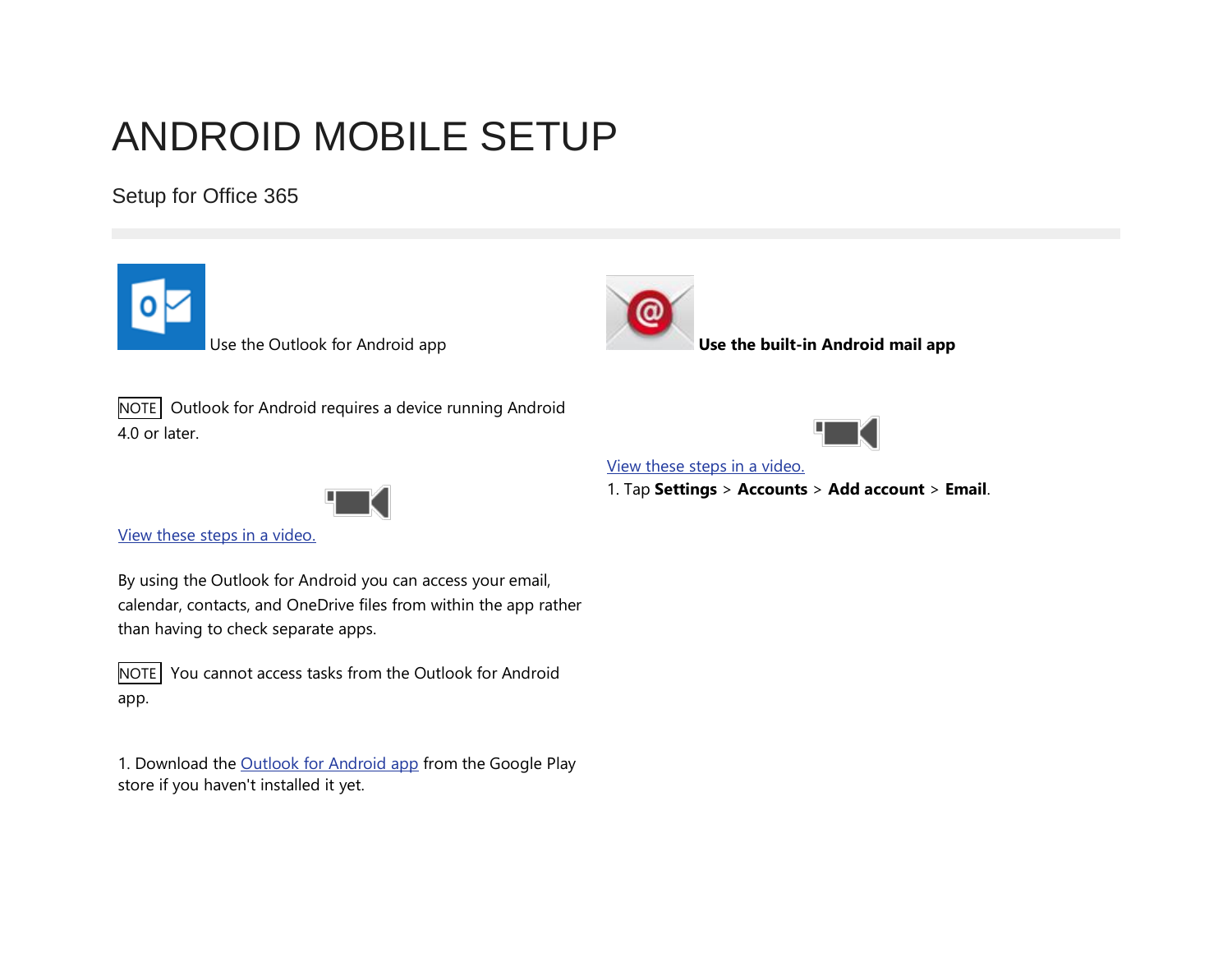If you already have it installed, open it and then depending on your device, tap the navigation control at the bottom of your Android, or tap **More** > **Settings** > **Add Account**.

2. Tap **Office 365** because you have a school account in Office 365 for business.



### 3. Enter your full email address, for

example [samson@ucdenver.edu,](mailto:samson@ucdenver.edu) type your password, type your password, and then tap **Sign in**.

NOTE If you previously selected Exchange to set up your account you may receive a message about security upgrades and

| <b>Settings</b>            |                          |  | SEARCH MORE   |  |
|----------------------------|--------------------------|--|---------------|--|
| <b>DEVICE</b>              | <b>PERSONAL</b>          |  | <b>SYSTEM</b> |  |
| ▣                          | Wallpaper                |  |               |  |
| Ļ۱                         | Themes                   |  |               |  |
| $\mathbf{a}$               | Lock screen and security |  |               |  |
| 里                          | Privacy and safety       |  |               |  |
| $\blacktriangle$           | Easy mode                |  |               |  |
| ⋓                          | Accessibility            |  |               |  |
| $\boldsymbol{\mathcal{P}}$ | Accounts                 |  |               |  |
| $\Xi$ o                    | Backup and reset         |  |               |  |
|                            |                          |  |               |  |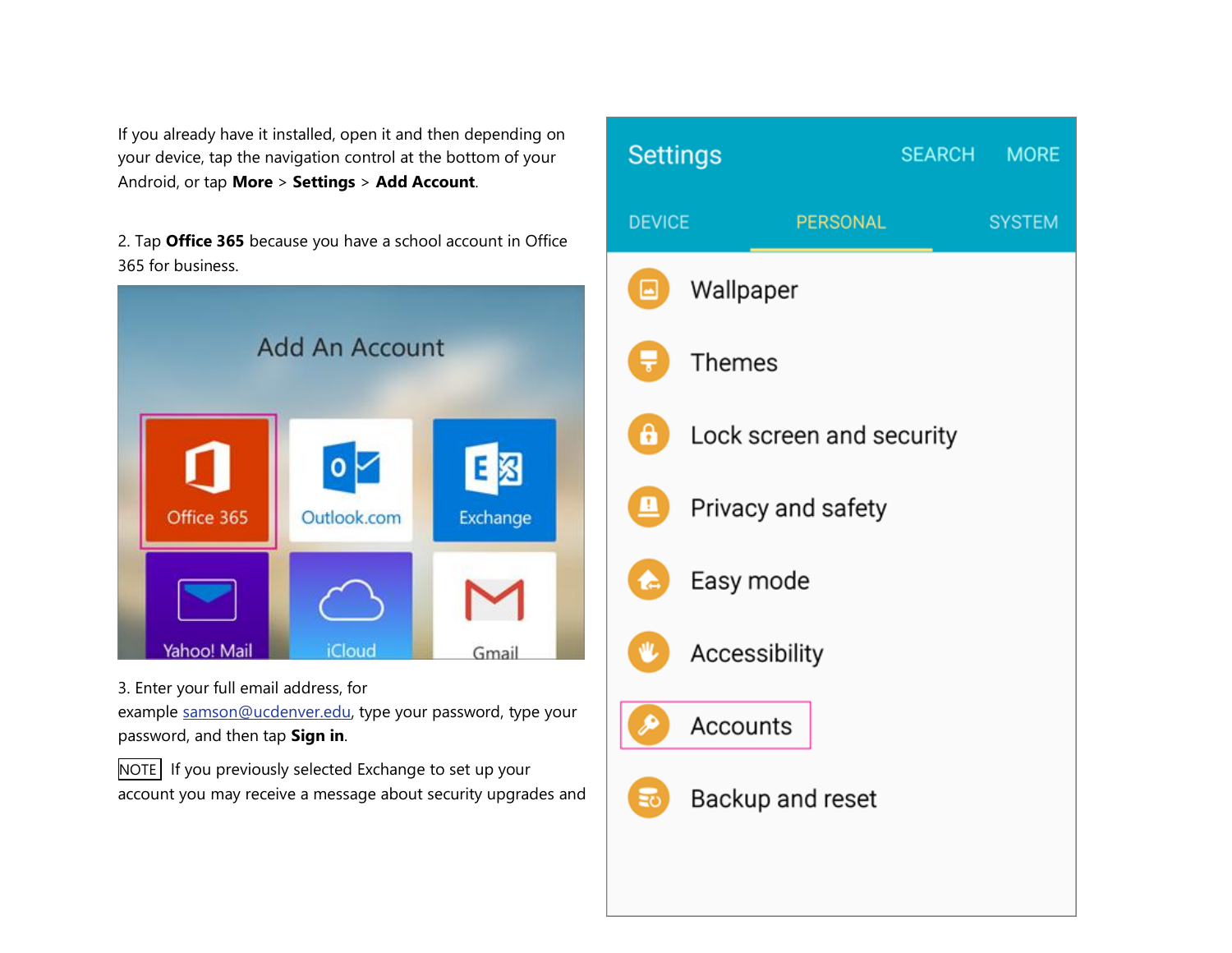

tap **More** .

you need to re-sign in. Follow the prompts and sign in with your full email address and password.

Outlook for Android then starts syncing the account.

4. To view your calendar, files, or contacts from the app,



5. To learn more about using Outlook for Android, tap the navigation control at the bottom of your device, or tap Menu > Help. Or, see Frequently asked questions about [Outlook for iOS and Android.](https://support.office.com/en-us/learn/outlook-for-ios-and-android-faq)

You can have more than one account in Outlook for Android. [Select the type of account you want to add](https://support.office.com/en-CA/article/Select-the-type-of-account-you-want-to-add-886db551-8dfa-4fd5-b835-f8e532091872) and follow those steps.



#### Use the Outlook for Android app **Use the built-in Android mail app**

2. Type your full email address, for example [samson@ucdenver.edu,](mailto:samson@ucdenver.edu) type your password, and then tap **Next**.

3. Select the **Exchange** option.

4. Depending how the Office 365 administrator in your organization set up your account, you might receive a message about additional security features. Select **OK** to continue.

## Remote security administration

Server outlook.office365.com must be able to remotely control some security features on your device, Continue?

> **CANCEL** OK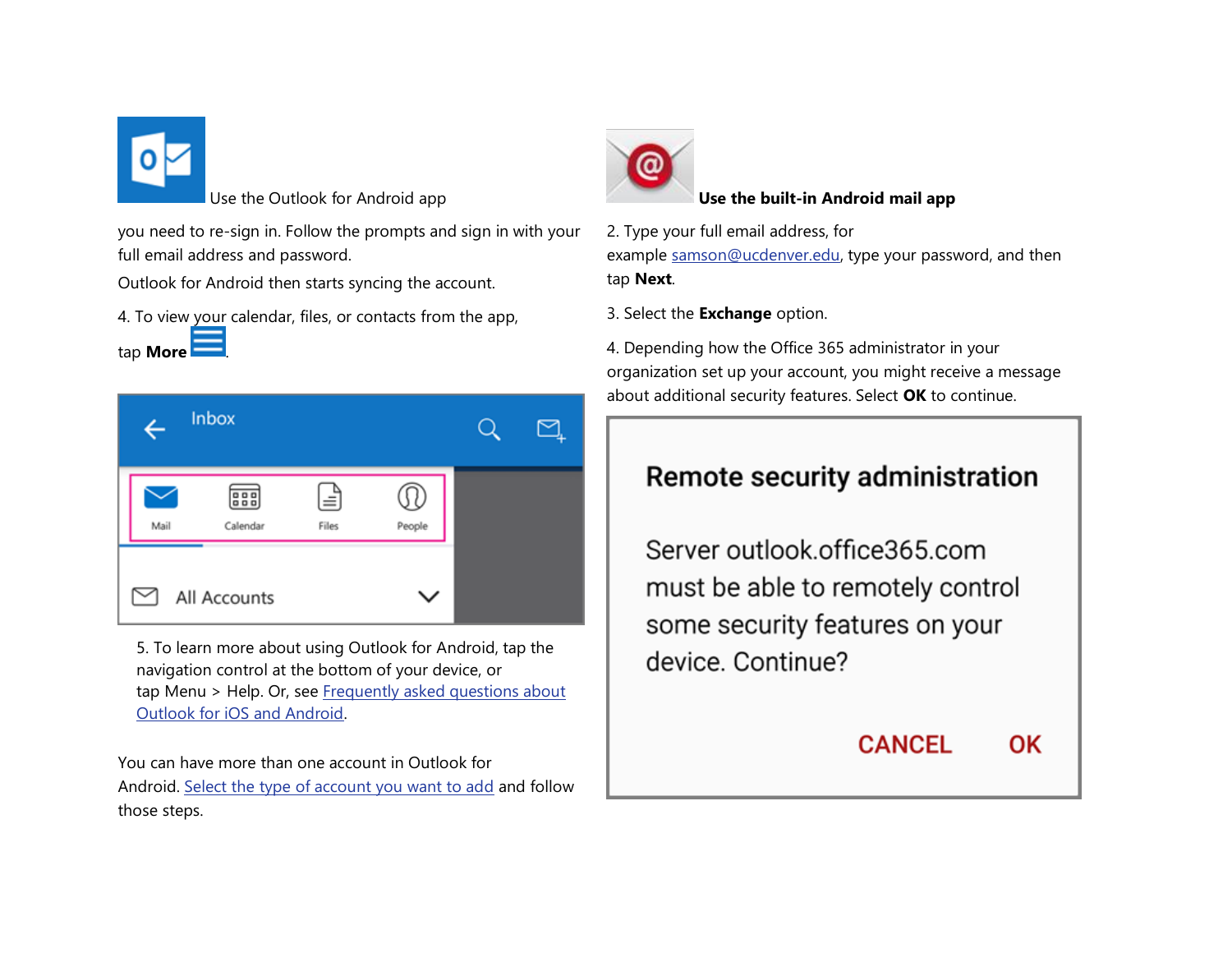

#### **Delete an account**

1. Depending on your device, tap the navigation control at the bottom of your device, or tap **More** > **Settings**.

- 2. Tap the account you want to delete.
- 3. Select **Remove Account from Device and Remote**.

*Learn about other [Office 365 Android phone or tablet apps.](https://support.office.com/en-CA/article/Office-365-Android-phone-or-tablet-apps-7dabb6cb-0046-40b6-81fe-767e0b1f014f#bkmk_android)*



#### Use the Outlook for Android app **Use the built-in Android mail app**

5. Once the device verifies the server settings, the. Once the device verifies the server settings, the **Account Options** page opens. Accept the defaults or select the options for how you want to receive and send your mail, and then tap **Next**. (You may need to scroll down to see **Next**.)

6. On the **Set up email** page you can change the name of your account. When you're finished tap **Done**.

If you synced your calendar and contacts in step 5 you can go to those apps on your phone to view any items that might be there. If you synced tasks as well, you should see them in the calendar app on your device. It might take a few minutes for everything to sync.

If your device can't connect make sure you typed your email address and password correctly and try again. If you still can't connect try setting it up manually following the steps below.

#### **Manual set up**

1. Tap **Settings** > **Accounts** > **Add account** > **Email**.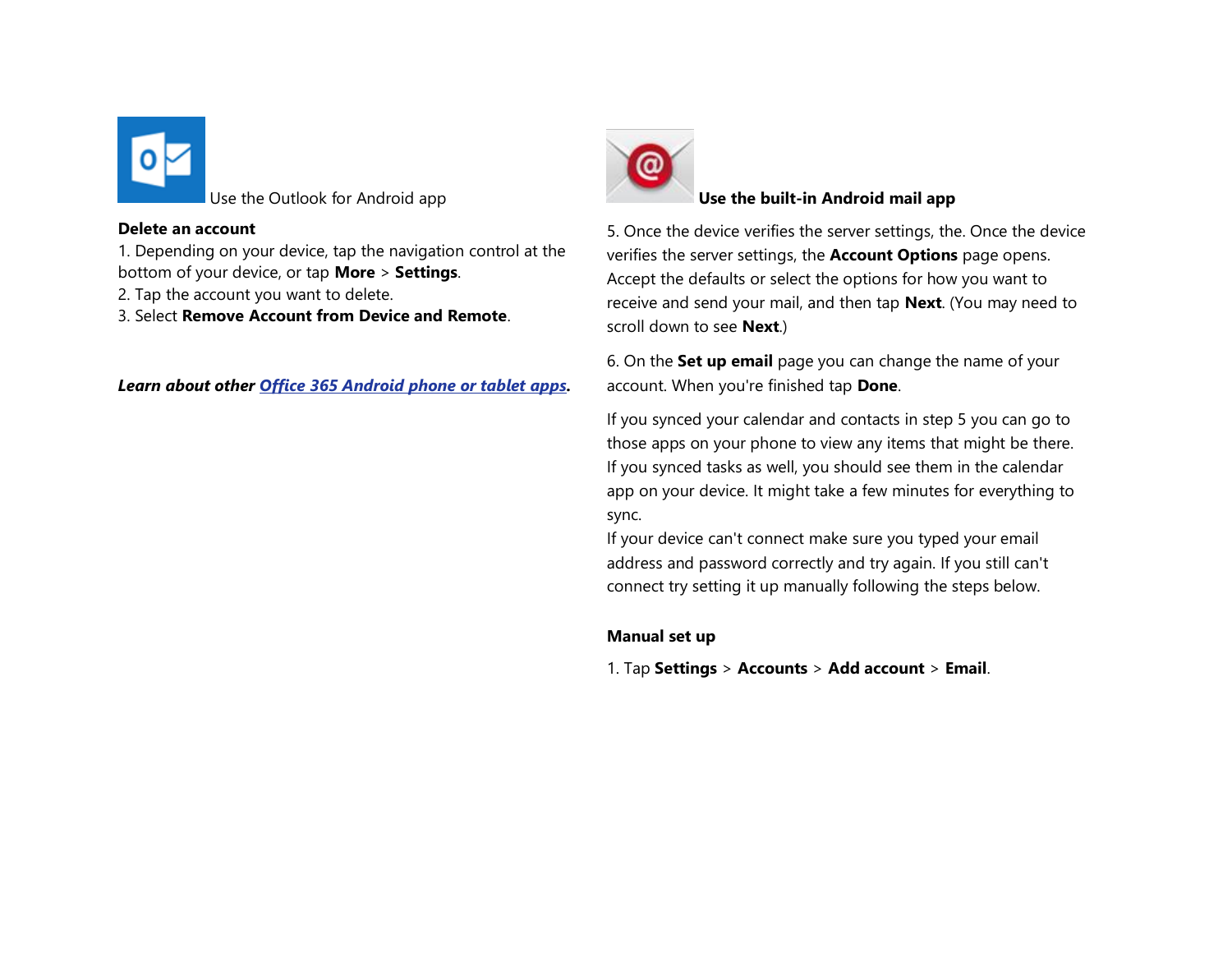



| $\leftarrow$ Add account  |          |                 |  |  |  |
|---------------------------|----------|-----------------|--|--|--|
| $\boldsymbol{\Theta}$ $ $ |          | Samsung account |  |  |  |
|                           | Email    |                 |  |  |  |
|                           | Facebook |                 |  |  |  |

2. Type your full email address, for

example [samson@ucdenver.edu,](mailto:samson@ucdenver.edu) type your password, and then tap **Next**.

3. Select **Manual**.

4. Review the settings on the **Exchange server settings**page and update if necessary.

- **Email** Make sure your full email address is in this box, for example, [samson@ucdenver.edu.](mailto:samson@ucdenver.edu)
- **Domain\Username** Type your full email address in this box, for example,samson@ucdenver.edu.

If **Domain** and **Username** are separate text boxes in your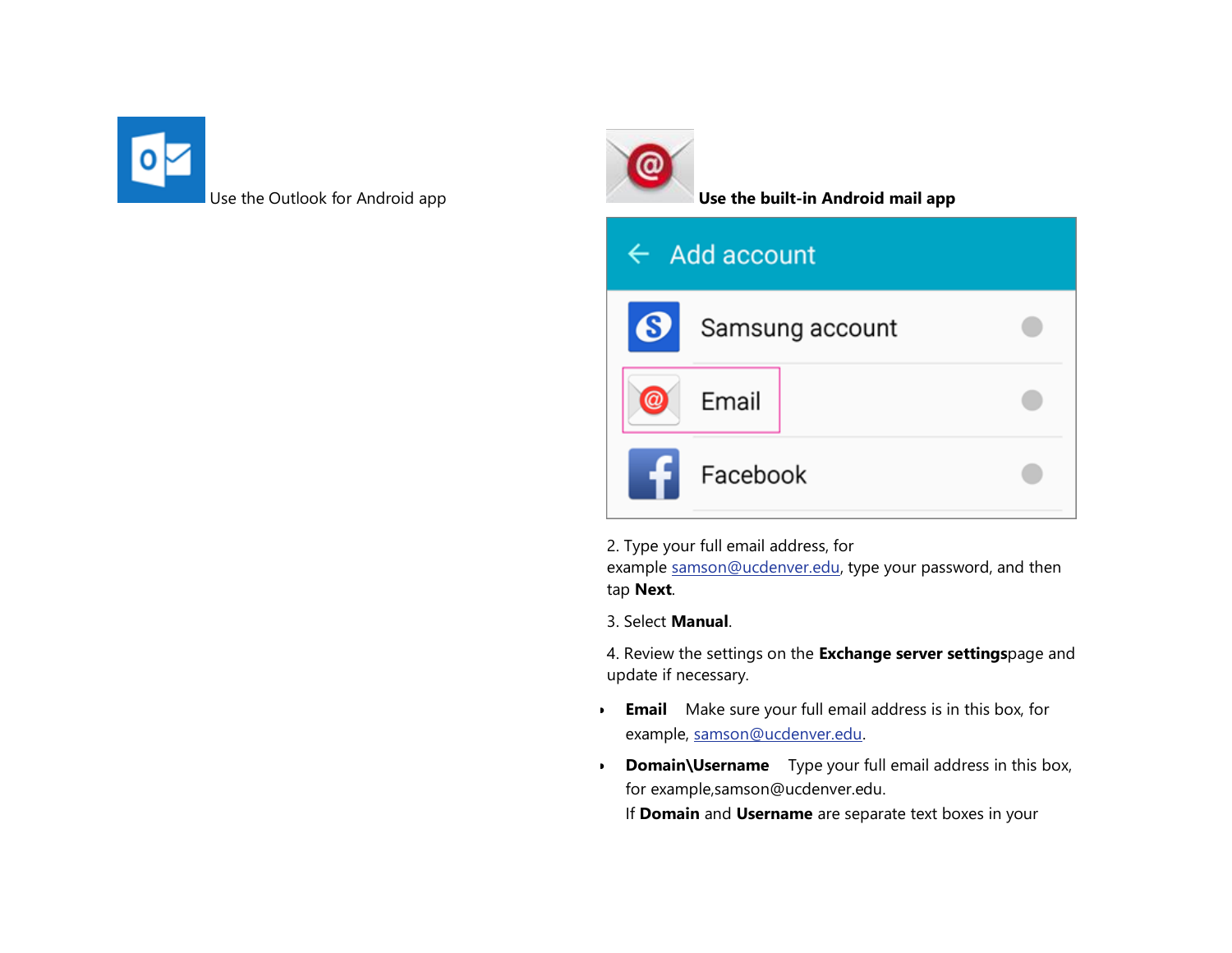



version of Android, leave the **Domain** box empty, and type your full email address in the **Username** box.

- **Password** Use the password that you use to access your account.
- **Exchange Server** The server name for Office 365 for business is **outlook.office365.com**.
- Make sure the **Use secure connections (SSL)** box is checked.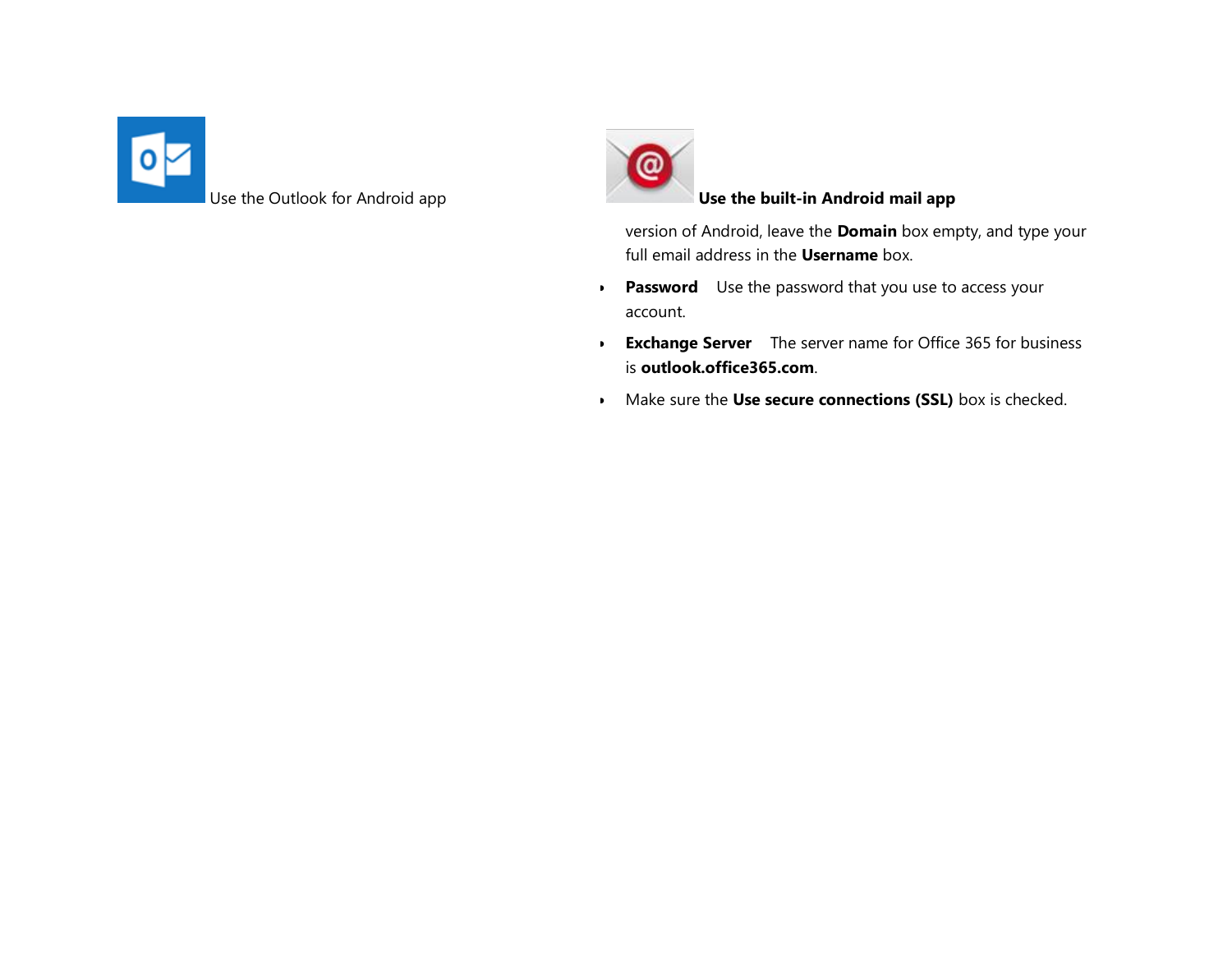| $\leftarrow$ Exchange server settings       |  |  |  |  |  |
|---------------------------------------------|--|--|--|--|--|
| Email address                               |  |  |  |  |  |
| tony@contoso.com                            |  |  |  |  |  |
| Domain\username                             |  |  |  |  |  |
| tony@contoso.com                            |  |  |  |  |  |
| Password                                    |  |  |  |  |  |
|                                             |  |  |  |  |  |
| Show password                               |  |  |  |  |  |
| Exchange server<br>outlook.office365.com    |  |  |  |  |  |
| Use secure connection (SSL)<br>$\checkmark$ |  |  |  |  |  |
| Use client certificate                      |  |  |  |  |  |
| CLIENT CERTIFICATE                          |  |  |  |  |  |
| NEXT                                        |  |  |  |  |  |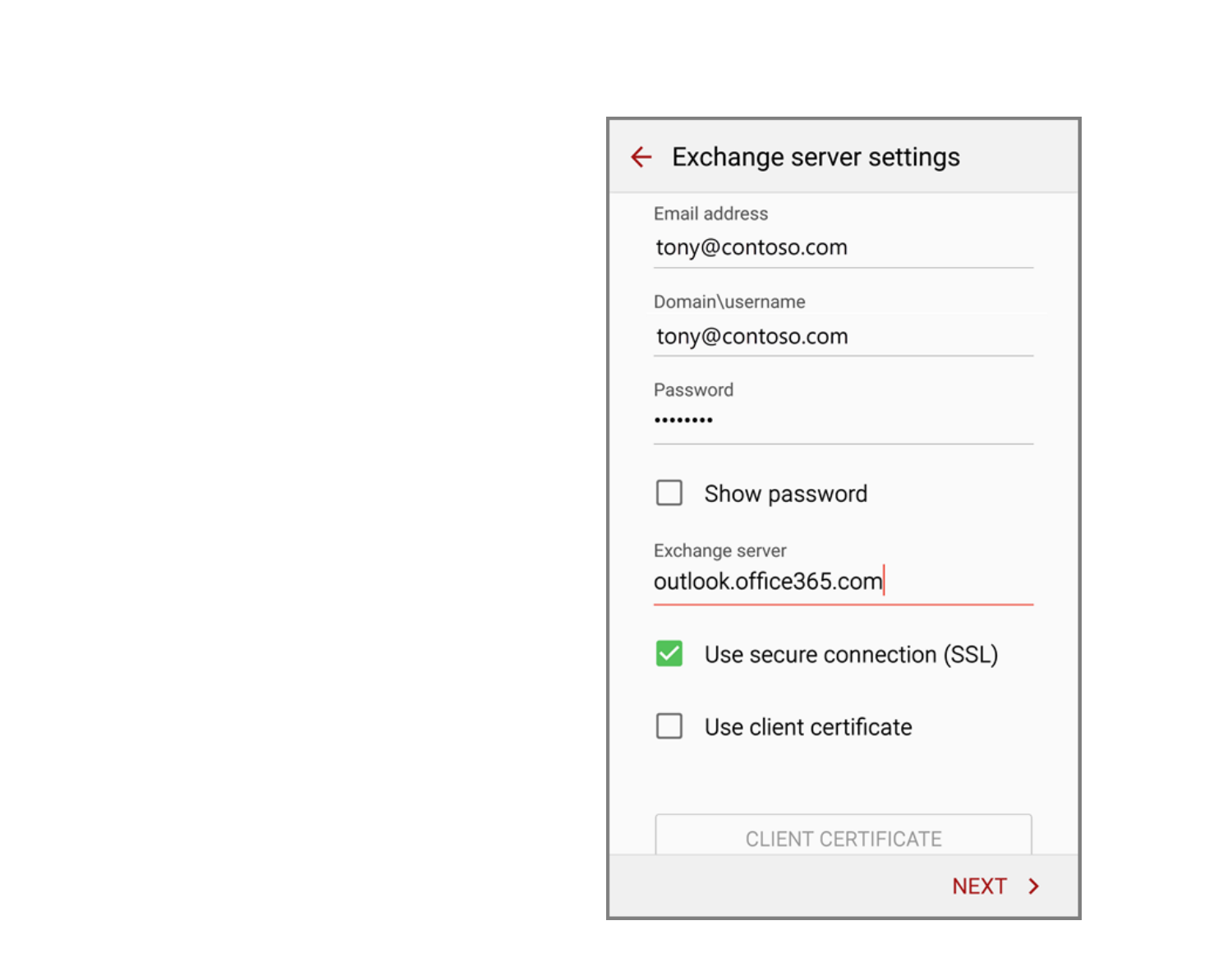



Use the Outlook for Android app **Use the built-in Android mail app**

#### 5. Tap **Done**.

6. You might receive a message about additional security features. Select **OK** or **Activate** to continue.

### Remote security administration

Server outlook.office365.com must be able to remotely control some security features on your device. Continue?

**CANCEL** 

**OK** 

7. Accept the defaults or make changes for how you want your account to sync on your device. When you're finished, swipe to the bottom and tap **Next**.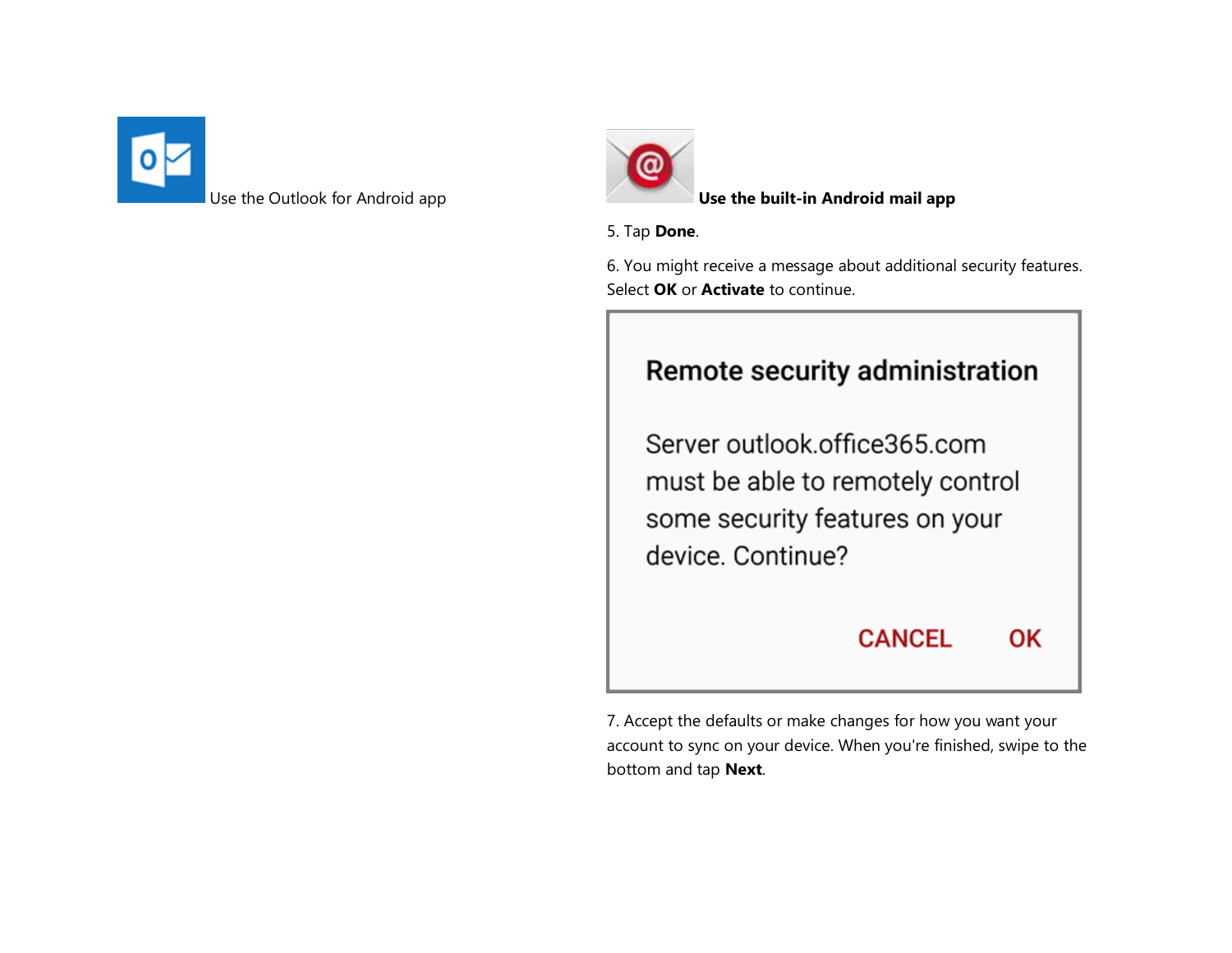



#### Use the Outlook for Android app **Use the built-in Android mail app**

8. On the **Set up email** page you can change the name of your account. When you're finished tap **Done**.

If you synced your calendar and contacts in step 7 you can go to those apps on your phone to view any items that might be there. If you synced tasks as well, you should see them in the calendar app on your device. It might take a few minutes for everything to sync.

*Learn about other [Office 365 Android phone or tablet apps.](https://support.office.com/en-CA/article/Office-365-Android-phone-or-tablet-apps-7dabb6cb-0046-40b6-81fe-767e0b1f014f#bkmk_android)*

## **Troubleshoot**

Can't get your email account added to your mobile device successfully?

- 1. Be sure you are specifying your full email address as the username and make sure you are typing in your current University password correctly. Try logging in to Outlook Web App at <http://myemail.ucdenver.edu/> to verify you are using the correct username and password. If your password is not working, reset your University password at <https://myaccount.ucdenver.edu/> and then verify you can log into <http://myemail.ucdenver.edu/> successfully before trying to add your email account to your mobile device again.
- 2. Verify you have a currently working connection to the Internet on your device by opening a web browser and trying to get a random off-campus web page to load.